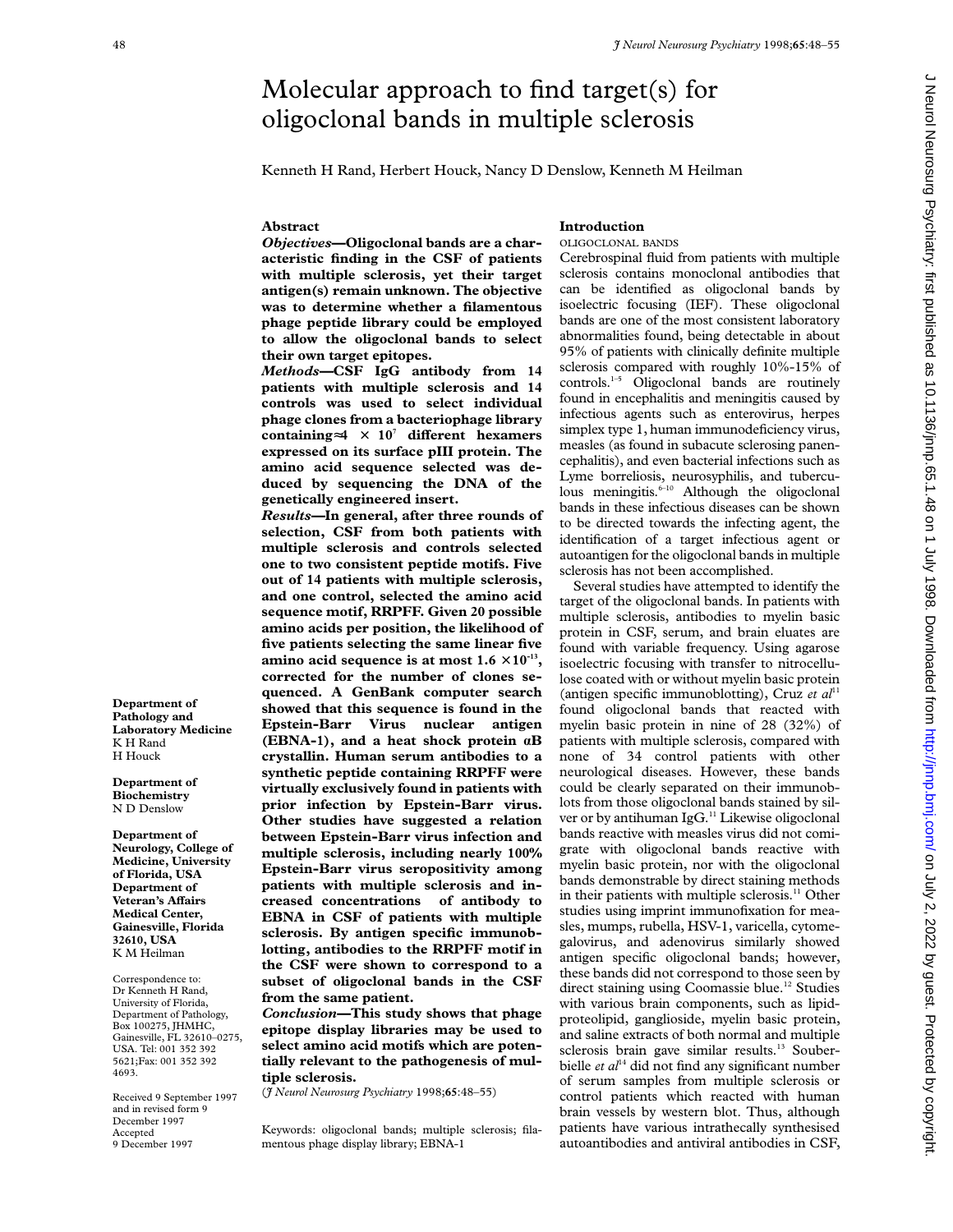none have been identified directly with the oligoclonal bands found by staining methods. On the other hand, in animal models of experimental autoimmune encephalomyelitis (EAE), oligoclonal bands are found and can be shown to react with the antigen used to induce the encephalitis.<sup>15</sup>

#### PEPTIDE EPITOPE LIBRARIES

In recent years, methods have been developed which permit monoclonal antibodies to select their own target epitopes. Although synthetic libraries have been developed, $16$  expression of random amino acid inserts into either the pIII or pVIII protein of M13 bacteriophage has been achieved by several groups.<sup>17-23</sup> Briefly, a short nucleotide sequence is synthesised in such a way as to code for a random amino acid at each of six or more positions. This DNA is then inserted into the bacteriophage gene coding for a surface protein, with the result that each phage in the population displays a unique amino acid sequence on its surface.

Scott and Smith $17$  have shown that monoclonal antibodies can indeed select phage from their library, the inserts of which express epitopes closely matching the known target of these antibodies. They used two monoclonal antibodies against myohaemerythrin, the target epitope of which was known to be the linear sequence DEFLKI and found that all 33 clones isolated after three rounds of selection contained DEFXXX as the first three amino acids of the hexapeptide, and 19 of 33 contained the first four, DEFLXX. Similar consistency was also achieved by Cwirla et al<sup>19</sup> using a monoclonal antibody to  $\beta$  endorphin, and by Koivunen *et al*<sup>24</sup> for the RGD motif of the binding site of  $\alpha_s \beta_1$ integrin for fibronectin. Likewise, Devlin demonstrated the selection of a consistent motif for the biotin binding site of streptavidin,<sup>18</sup> and Lenstra *et al* obtained similar results with monoclonal antibodies to the spike protein of coronavirus.25 More recently, this methodology has been applied to the identification of a serotype specific epitope of Dengue virus 1.<sup>26</sup>

In this study, CSF immunoglobulin G (IgG) was allowed to select specific amino acid sequences from a filamentous bacteriophage display library as an initial approach toward the identification of the target epitopes of the oligoclonal bands in the CSF of patients with multiple sclerosis.

## **Methods**

#### PATIENTS AND CONTROLS

Permission was obtained from the Institutional Review Board at both the University of Florida and the Gainesville Veteran's Affairs Medical Center to recruit volunteers with multiple sclerosis to undergo lumbar puncture. All volunteers underwent a complete history and neurological examination at the University of Florida Neurology clinic by one of the authors (KMH). Volunteers willing to undergo lumbar puncture were recruited from the North Florida Chapter of the Multiple Sclerosis Society and by word of mouth. A total of nine potential subjects volunteered, but three were excluded (one because of concomitant autoimmune disease,

one because of severe coronary artery disease, and one because of prior brain surgery). Two additional volunteers initially agreed to participate but one never followed through, and the other was told not to participate by her private physician. CSF was also obtained from the Chemistry Laboratory, Shands Hospital, Gainesville Fl, USA when oligoclonal bands were detected by agarose gel isoelectric focusing electrophoresis and Coomassie blue staining of 80×concentrated CSF. If CSF contained oligoclonal bands, the patient's chart was reviewed and those patients with a clinical diagnosis of multiple sclerosis were included for further study (see below). Control CSFs were also obtained from the clinical laboratory. Charts of these patients were reviewed to rule out possible multiple sclerosis but other neurological disease was not excluded.

All patients with multiple sclerosis had a clinical diagnosis of multiple sclerosis and were receiving treatment for it. Multiple sclerosis patients 1, 3, and 6 were selected because they had very intense oligoclonal bands on CSF electrophoresis and patients 2, 4, 5, and 11 were volunteers. Samples of CSF from patients 6–10 and 12–14 were obtained from the clinical laboratory but were not selected on any clinical or laboratory basis. All patients with multiple sclerosis except 1 and 6 met the criteria of Schumacher *et al* for a clinically definite case.<sup>27</sup> All had oligoclonal bands when tested in the clinical laboratory, except patient 11.

CSF from 14 patients undergoing lumbar puncture for the diagnosis of other neurological conditions was also obtained from the clinical laboratory. Control patients carried the following diagnoses or conditions: unexplained seizure one, probable Guillain-Barré syndrome one, cervical disc related paraesthesias one, neurosarcoid two, follow up of treatment for CNS leukaemia one, status postcerebrovascular accident two, rule out meningitis in a sepsis investigation one, CNS lymphoma one, staphylococcal endocarditis receiving vancomycin with mental status changes one, status postheart transplant with mild cerebral atrophy and recent herpes zoster one, status migranosis one, and intraventricular neurocytoma one. The two patients with neurosarcoid had cell counts of 13 and 16×106 white blood cells/1, and one of them had a protein of 3880 mg/l and a slightly low glucose of 2.1 mmol/l. Otherwise all CSF cell counts, glucose, and protein results were normal.

#### PHAGE LIBRARY

The phage expression library was a 50 µl aliquot amplified from the  $2\times10^8$  clone library described by Scott and Smith $17$  and was generously provided by Dr George Smith, University of Missouri. This library has a titre of  $9.4 \times 10^{12}$ TU/ml and a physical particle concentration of  $2.7\times10^{14}$  virions/ml. Sequencing en masse showed the expected degeneracy of the 18 base pair insert, with no visible evidence of bias at any position.<sup>17</sup> The library was propagated in K91 Kan *E coli*, which was also a gift from Dr George Smith.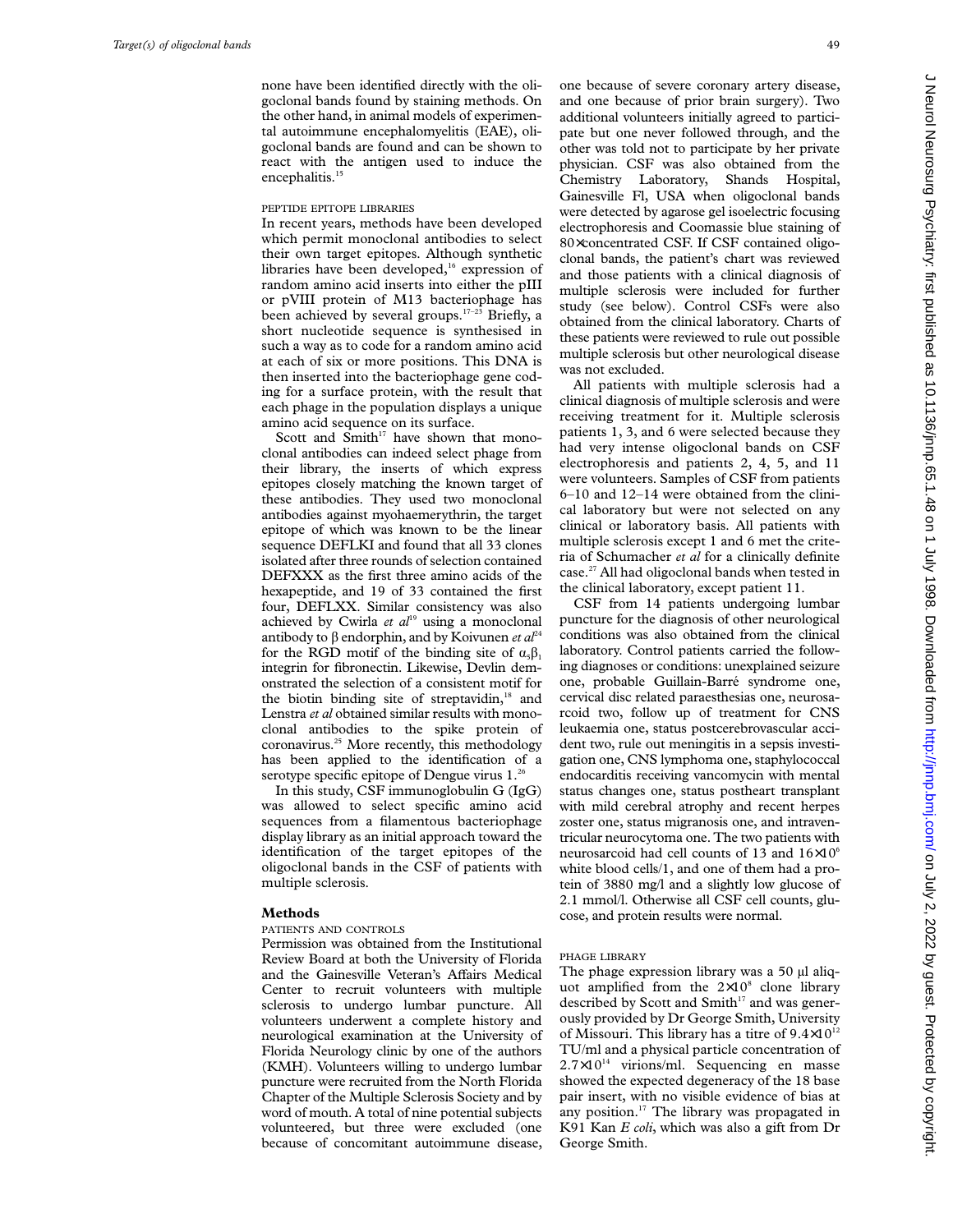| MS patient 4<br>Experiment 1 | Experiment 2   | Experiment 3  |
|------------------------------|----------------|---------------|
| <b>RRPFFH</b>                |                |               |
| <b>RRPFFR</b>                |                | <b>RRPFFR</b> |
| <b>RRPFFR</b>                |                |               |
| <b>RRPFFR</b>                |                |               |
| <b>RRPFFM</b>                |                |               |
| <b>RRPFFM</b>                |                |               |
| RRPFFI.                      |                |               |
| <b>RRPFFI</b>                |                |               |
| <b>PI VRVA</b>               |                | PLTRTA        |
| <b>PI VRVA</b>               |                |               |
| <b>PI VRVA</b>               |                |               |
| <b>PI VRVA</b>               |                |               |
| <b>EI VRVA</b>               | <b>EI VRVA</b> |               |
| <b>EI VSVA</b>               | <b>ELIRTA</b>  |               |
| <b>LLVRVA</b>                |                |               |
| <b>PPHAPP</b>                | <b>PPHAPP</b>  | <b>PPHFPP</b> |
| <b>PPHAPP</b>                | <b>PPHAPP</b>  | <b>PPHFPP</b> |
|                              | <b>PPHAPP</b>  |               |
|                              | <b>PPHAPP</b>  | <b>PAHIPP</b> |
|                              | <b>PPHAPP</b>  |               |
|                              | <b>PPHAPP</b>  |               |
|                              | <b>PPHAPP</b>  |               |
|                              | <b>PPHPPI</b>  |               |
| DGWRGL                       |                |               |
| <b>RASLAI</b>                |                |               |
| <b>AWDLIF</b>                |                |               |
|                              |                |               |

SELECTION OF EPITOPES FROM PEPTIDE LIBRARY Streptavidin coated magnetic beads (Dynabeads, Dynal Inc, Lake Success, NY, USA) were washed once in 50 mM Tris pH 7.5, 150 mM NaCl and 0.05% Tween 20 (TBST). Approximately 100 µl beads ( $\approx 6-7 \times 10^7$  beads) were incubated for two to four hours on a rotating tube holder at 4°C with 10 µg biotin labelled mouse monoclonal antihuman IgG (Zymed Labs Inc, San Francisco, CA USA cat No 05–4240) in a volume of 200  $\mu$ l TBST. After washing ×three with TBST, 0.1 ml beads were incubated with 10 µl CSF diluted to 200 µl with TBST overnight at 4 °C with mixing. Unblocked streptavidin binding sites were blocked with 1 mM biotin included in the TBST used for all steps from this point on. After five washes with TBST using the magnetic separator, the beads with bound CSF were incubated with 10 µl phage library in a final volume of 200 µl overnight at 4°C. After 10 washes in TBST, the bound phage were eluted from the beads by incubation in 100 µl 100 mM HCl, pH 2.2 for five minutes, followed by a rinse with a second volume of 100 µl HCl at pH 2.2. The two HCl volumes were combined and immediately neutralised in 38µl 1M Tris, pH 9.1. Phage were then used to infect K91 Kan *E coli* in LB broth overnight, harvested the next day by polyethylene glycol (PEG) precipitation, washed, and the process repeated twice more. After the third elution, phage infected K91 Kan *E coli* were plated and the colonies at the end point of the titration grown for sequencing. After extraction of the DNA, the insert was sequenced by standard methods and the amino acid sequence of the insert deduced from the DNA sequence. Except for the use of the streptavidin magnetic beads, this procedure is essentially identical to that of Scott and Smith.<sup>17</sup>

#### SEQUENCING

Phage clones were grown in *E coli* and prepared for sequencing by PEG precipitation, phenol chloroform extraction, and ethanol precipitation as described.<sup>17</sup> Sequencing was carried out with a Sequenase<sup>TM</sup> version 2.0 sequencing kit (US Biochemical, Cleveland, OH, USA) according to the instructions provided by the manufacturer.

For multiple sclerosis patients 1–5, 7, and 8 and control patients 1–3, 20 clones/patient were sequenced. For the remaining patients only 10 clones/patient were sequenced. In some patients whose CSF was repeatedly tested, only five clones were sequenced (table 1).

#### ISOELECTRIC FOCUSING , BLOTTING , AND IMMUNOPEROXIDASE ASSAY

Undiluted CSF and serum samples diluted to roughly the same IgG concentration were applied to precast RESOLVE<sup>(R)</sup> (pH 3-10, 85) mm ×100 mm ×1 mm thick) agarose isoelectric focusing gels (IsoLab Inc, Akron, OH, USA). Anode wicks were soaked in 0.5 M acetic acid and cathode wicks in 0.5 M NaOH. The gel was focused in a Hoefer Isobox isoelectric focusing flatbed unit (Hoefer Scientific Instruments, San Francisco, CA, USA) at 5°C and 5 W for 15 minutes, 10 W for 15 minutes, and 15 W until complete as determined by migration and resolution of methyl red dye loaded 1 cm from the cathode wick. Voltage was limited to 1500 V. Isoelectric point markers ranging in pI from 3.6–9.3 (Sigma, St Louis, MO,USA) were run in the outer lanes.

Immediately after the run, pI marker lanes were cut from the gel and stained with 0.1% Coomassie brilliant blue R-250 in 25% ethanol, 9% acetic acid. Serum and CSF lanes were preblotted with dry nitrocellulose (NC) paper (either 0.45 µ Biorad, Hercules, CA., USA, or 0.45 µ Schleicher and Schuell, Keene, NH, USA) for 15 seconds to remove cross reacting high molecular weight aggregates and cell fragments that can result in smeared blots.<sup>21</sup> Proteins were then blotted on to either uncoated NC paper, hydrated in Tris buffer, pH 7.4 or NC paper coated with a 300 µg/ml solution of goat antihuman IgG Fc (Sigma, St Louis, MO, USA), for determination of total IgG or NC paper coated with 800 µg/ml avidin and 300 µg/ml biotinylated peptide for detection of peptide specific IgG. Transfer of proteins was performed for 30 minutes as follows: NC paper was carefully placed over the gel, air bubbles were removed, and the NC paper was overlaid with one piece of Tris buffer soaked Quick-Draw(TM) extra thick blotting paper (Sigma) followed by several layers of paper towels. A glass plate was placed on top of the assembly and weighted down with a 1kg weight.

If not assayed immediately, blots were air dried. They were rinsed briefly in phosphate bu Vered saline (PBS), pH 7.4, rinsed once with PBS plus 0.05% Tween-20 (PBST), then incubated with a blocking solution of 1% BSA in PBST plus 0.05% sodium azide for one hour. Bound IgG was detected by incubating blots with a 1:500 dilution of goat antihuman IgG peroxidase (Sigma) for one hour. After rinsing with three 50 ml volumes of PBST, the substrate 3,3'-diaminobenzidine tetrahydrochloride (Sigma) at 180 µg/ml plus 0.01%  $H<sub>2</sub>O<sub>2</sub>$ , was added until a brown precipitate was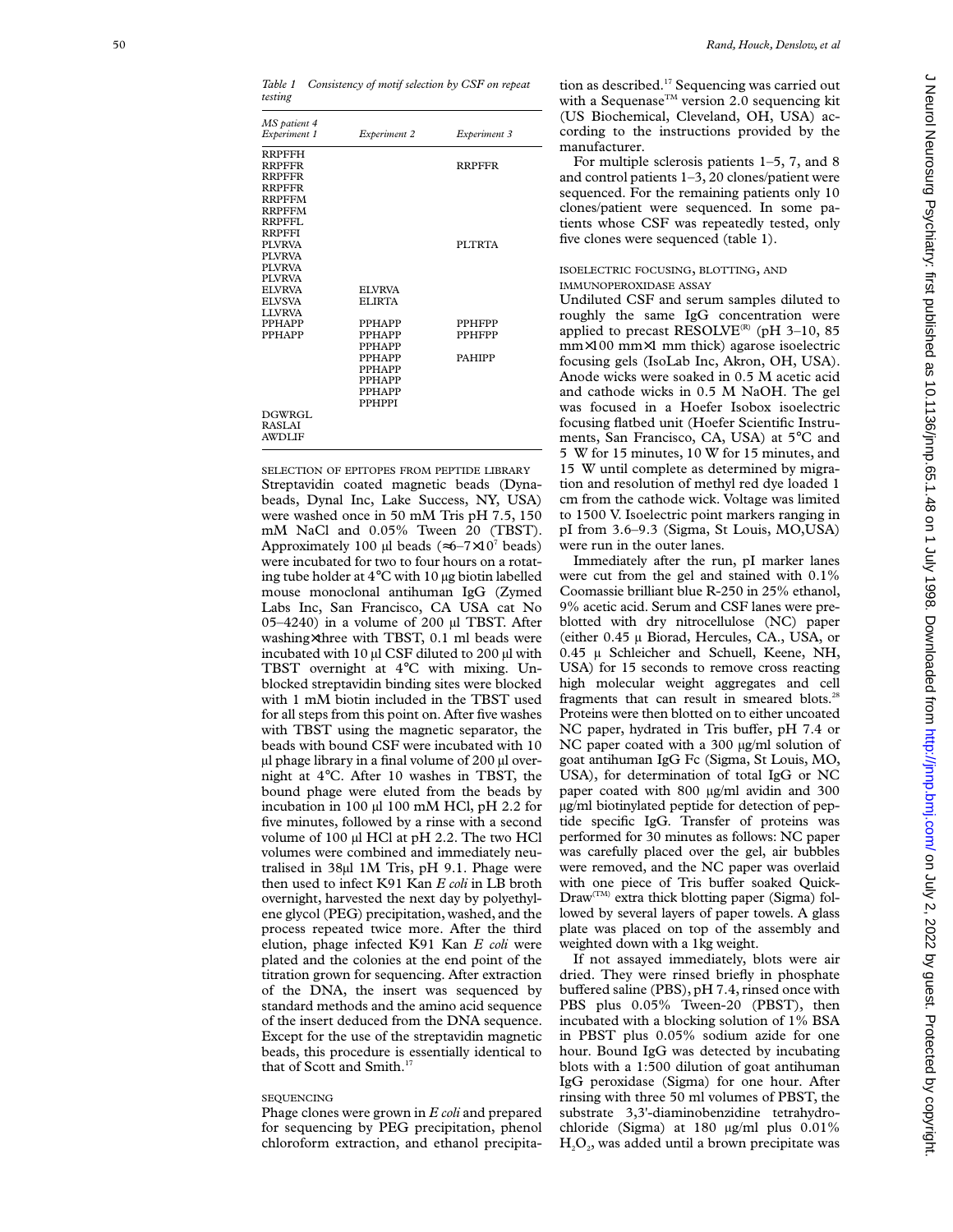seen. The reaction was stopped with excess water and the blots dried before analysis.

## PREPARATION OF QUANTITATIVE ISOELECTRIC FOCUSING FRACTIONS

For quantitative preparation of isoelectric focusing fractions 1 ml CSF was concentrated to≈70 µl and applied across the entire gel in a wide band. After focusing, the gel was cut in two vertical strips one≈0.5 cm wide for staining the pI markers and oligoclonal bands and the remaining portion for "snow plowing". The gel was lined up on graph paper and narrow strips of about 2.5 mm in width were scraped from the plastic backing ("snow plowed") with a thin spatula and placed in microfuge tubes. IgG was extracted from the gel by repeated freeze thawing in the presence of 0.5–1.0 ml 20 mM Tris, 0.3 mM NaCl, pH 7.4 with 0.02%  $\text{NaN}_3$ . This procedure produced fractions containing an estimated zero to two visualisable oligoclonal bands. Each fraction was washed and centrifuged $\times$ three in an 0.22  $\mu$  Spin X centrifuge tube (Costar, Cambridge, MD, USA) and the collected supernatant concentrated×two in a Microcon 10 microcentrifuge tube (Amicon, Beverley, MD, USA) to a final volume of $\approx$ 100 µl, which was used for three rounds of selection with the phage library as described above.

## PEPTIDE SYNTHESIS

Peptides were prepared by solid phase methodology, using FMOC chemistry on an Applied Biosystems 322A peptide synthesiser, in the Interdisciplinary Center for Biotechnology Protein Chemistry Core Facility at the University of Florida, Gainesville, Florida, USA.

ENZYME LINKED IMMUNOSORBENT ASSAY (ELISA) Nunc microwell module F-16 (Nunc Roskilde, Denmark) wells were coated with 100 µl of a 20 µg/ml solution of the appropriate peptide in

*Table 2 Epitope selection by pH fractions from isoelectric focusing*

| Patient <sub>4</sub>                                                                              |                                                                                                    |  |  |  |
|---------------------------------------------------------------------------------------------------|----------------------------------------------------------------------------------------------------|--|--|--|
| Fraction 11 (pH $\approx 8.8$ )<br>PPHPPI $\times$ 9<br>PASAMI                                    | Fraction 16 (pH $\approx$ 8.0)<br>Clones lost                                                      |  |  |  |
| Fraction 12 (pH $\approx 8.6$ )<br>$PPHFPP \times 3$<br>PPHI PP<br><b>PPHPPP</b>                  | Fraction 17 (pH $\approx$ 7.8)<br><b>LWWWFS</b><br><b>PWWWFS</b><br><b>PPFPPI</b><br><b>PPFPPN</b> |  |  |  |
| <b>TAHPPP</b><br>Fraction 13 (pH $\approx$ 8.5)                                                   | LALSAS $\times$ 2<br><b>RPMLVF</b><br><b>AQFNVP</b>                                                |  |  |  |
| $PFHPPP \times 2$<br><b>PPTRVA</b><br><b>PPTRVA</b><br>PI TRVA<br><b>PLTRVR</b>                   | Fraction 18 (pH $\approx$ 7.6)<br>PFHPPP ×4<br>PAFLPP $\times$ 4<br>FRWPEH ×2                      |  |  |  |
| PI VNVA<br>REWHSL ×2                                                                              | Fraction 19 (pH $\approx$ 7.5)<br>PRFLPP ×4<br>PPWLPL ×2                                           |  |  |  |
| Fraction 14 (pH $\approx$ 8.3)<br>EI VSVA ×7<br>$E$ I VRVA $\times$ 3                             | <b>PPFAPR</b><br>POHPPP<br>PAHOMP<br><b>PHFSPP</b>                                                 |  |  |  |
| Fraction 15 (pH $\approx$ 8.2)<br>PLVRVA ×5<br>PLIRVA<br>PLINVA<br><b>PLTCVA</b><br><b>ELIRVA</b> | Fraction 20 (pH $\approx$ 7.3)<br>PAFLPP $\times$ 5<br>PFFLPP ×4<br>PPFOPA                         |  |  |  |

100 mM carbonate buffer, pH 9.6 overnight at 4°C. Wells were then rinsed once with phosphate buffered saline containing  $0.05\%$ Tween-20 (PBST) and blocked for two hours at 37°C with PBST with 5% fetal bovine serum (PBST-FBS). Serum was diluted 1:50 in PBST and CSF was diluted 1:4 in PBST-FBS and 100 µl incubated for one hour at 37°C. Wells were then rinsed three times with PBST and incubated with 100 µl of a 1:500 dilution of mouse antihuman IgG-alkaline phosphatase (Fisher Scientific, Atlanta, GA, USA) in PBST for one hour at 37°C. Wells were rinsed three times with PBST, followed by the addition of 100 µl 1mg/ml *p*-nitrophenyl phosphate substrate (Sigma) in  $100$  mM glycine buffer, pH 9.6 for 30 minutes at room temperature (22°C). Reactions were stopped by the addition of 100 µl 1.5M NaOH and read at 405 nm. Negative control wells were coated with antigen, but received no CSF or serum.

## EPSTEIN-BARR VIRUS AND CYTOMEGALOVIRUS SEROLOGY

Epstein-Barr virus serology was measured by immunofluorescence to the viral capsid antigen (VCA) using an indirect immunofluorescent assay (Gull Laboratories, Salt Lake City, UT, USA). A titre≥1:10 was considered positive. Cytomegalovirus serology was measured by ELISA (Bartels, Issaquah, WA, USA). A titre was considered positive if the optical density was greater than that of the average of three low positive controls, supplied by the manufacturer.

## **Results**

CSF from both multiple sclerosis and control patients generally selected one to three dominant amino acid sequence motifs, with only minimal variation in one or two amino acids within the motif (tables 1 and 2). This pattern of consistent selection of a peptide motif is essentially identical to that described by Scott and Smith and others for monoclonal antibodies.17–19 By contrast, when the mouse monoclonal antihuman IgG that was used to bind the human CSF IgG to the magnetic beads was used to select phage, a total of 16 different peptide sequences were found, only two of which showed sequence consistency. None of the sequences selected by the mouse antihuman IgG had any similarity to those of the patients with multiple sclerosis or the control patients (data not shown).

Table 3 shows the amino acid motifs most often selected by multiple sclerosis and control patients. The linear motif RRPFFX (where  $X=H, R, M, L, N,$  or I) was found in five of 14 patients with multiple sclerosis and one of 14 controls (p=0.074, Fisher's exact probability). As there are 20 different amino acids per position in the random hexamer, the chances that any two random linear hexamer sequences selected by different subjects will have the same 5/6 linear sequence is  $(1/20^5)(2)$  or  $1/1.6 \times 10^6$ . When corrected for the total number of independent clones sequenced, the probability of finding five patients with multiple sclerosis with this same linear 5/6 sequence by chance alone is at most≈1.6×10<sup>-13</sup> (calculation given in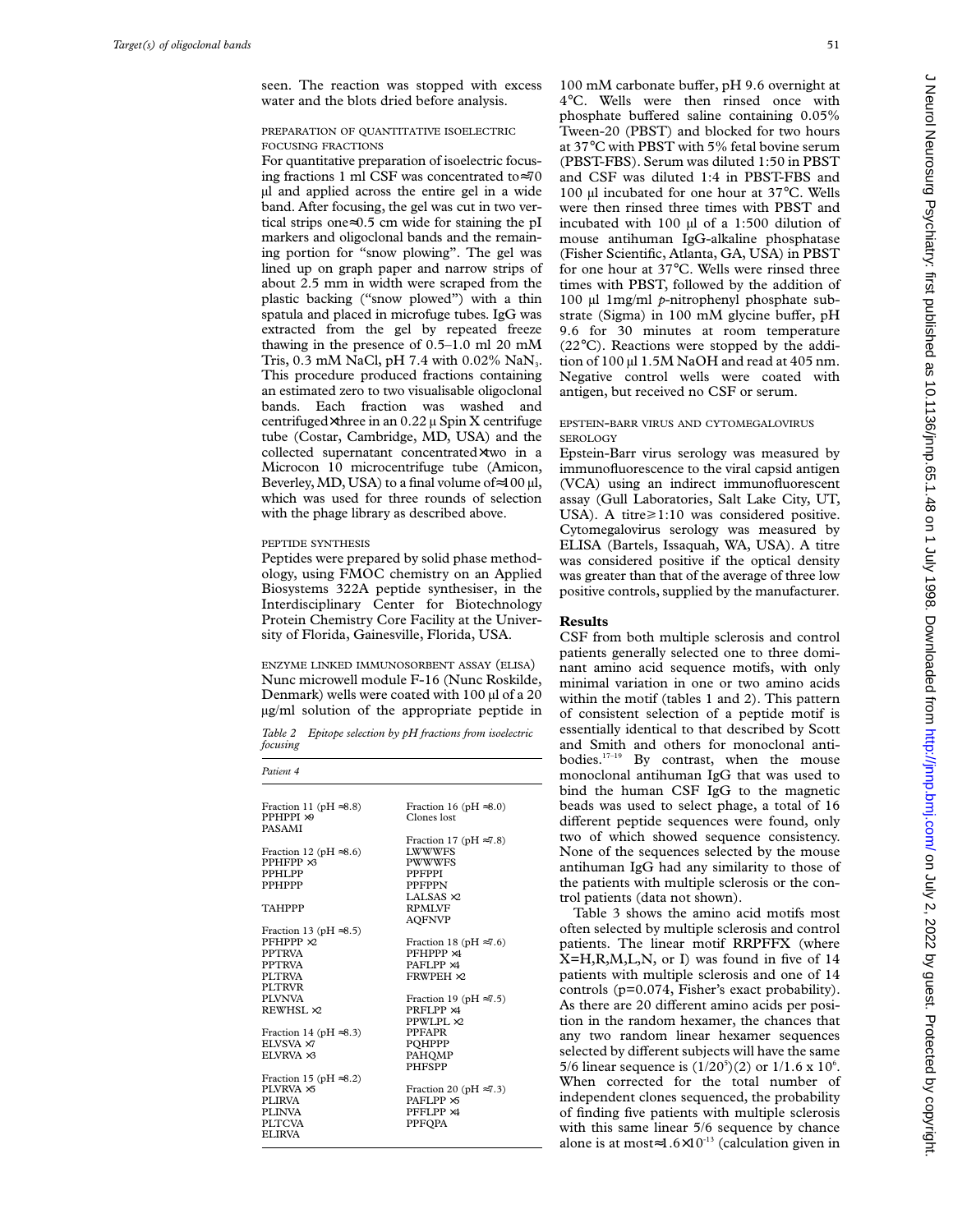| Motif         | Patients with multiple<br>sclerosis | Controls |
|---------------|-------------------------------------|----------|
| RRPFFX*       | 5                                   | 1        |
| PWX+WLX‡      | 4                                   |          |
| <b>LYAAFY</b> | 1                                   |          |
| <b>PWAAFY</b> | $\mathfrak{D}$                      |          |
| <b>PWIAFH</b> |                                     |          |
| <b>PWFAFH</b> |                                     | 1        |
| GDFVFI        | $\mathfrak{D}$                      |          |
| <b>GDWVFI</b> |                                     | 1        |
| <b>GDFAFV</b> |                                     |          |
| <b>PXHXPP</b> | $\overline{c}$                      |          |
| <b>VPWFHF</b> | 1                                   |          |
| <b>PWFAFH</b> |                                     | 1        |
| POWPYC        | 1                                   |          |
| POCPYC        |                                     | ı        |
| <b>AVYRPP</b> | 10                                  |          |

\*X=H,R,M,L, or I; †X=P,Q,L,G, or D; ‡X=G,Q,I,Y, or D; §this sequence was found in several individual IEF pH fractions, rather than among those in the whole CSF (data not shown).

the appendix). Four of 14 patients with multiple sclerosis and no control patients (p=0.049, Fisher's exact probability) shared the motif  $PWX_1WLX_2$ , where  $X_1 = P,Q,L,G,$  or D, and  $X_2 =$ G,Q,I,Y, or D. The probability for the occurrence of any 4/6 amino acid match in the same positions for four patients with multiple sclerosis is at most $\approx 7.0 \times 10^{-5}$ , (as shown in the appendix). Although cross contamination by selected phage is always a consideration, it is unlikely because uninfected K 91 Kan *E coli* never yielded colonies in the selective media. In the case of the RRPFFX motif, patients 2 and 4 were repeated several times over a three year period as coded unknowns and yielded very consistent results including the RRPFFX motif (table 1). Multiple sclerosis patients 12 and 13 were also tested as coded unknowns and had different underlying DNA sequences, as well as an amino acid sequence in patient 13 different from any of the others. In the case of the  $PWX_1WLX_2$  motif, each patient had unique amino acid sequences. Several other motifs were selected by two patients with multiple sclerosis alone or with one or two controls (table 1), but given the large number of clones sequenced, such pairs could have occurred by chance.

To interpret the significance of the amino acid motifs selected by these patients and controls, GenBank was searched for proteins containing related sequences.<sup>29</sup> The RRPFF motif is found in the Epstein-Barr virus EBNA-1 protein, á B crystallin, and in the 65 kDa nonstructural cytomegalovirus antigen. None of the other sequences selected had any relation to known or putative autoantigens associated with multiple sclerosis such as myelin basic protein, myelin proteolipid protein, or myelin oligodendrocyte glycoprotein. There were no consistent associations with other human proteins or viruses among the patients with multiple sclerosis or controls.

Because of the repeated finding of the RRPFF motif and its occurrence in the Epstein-Barr virus protein EBNA-1, we synthesised the peptide AEGA**RRPFFH**GAAGETVESKbiotin (MS-1) to approximate the RRPFF sequence as it would be presented by the N terminal 20 amino acids of the pIII protein in the phage library, with the substitution of E for D at position 2 to avoid cyclisation between the D and the adjacent G in the native sequence during synthesis. Table 4 shows that when tested against normal human serum samples, there is a very clear relation to prior infection with Epstein-Barr virus. Only one of 32 patients without antibodies to Epstein-Barr virus had antibodies to the RRPFF motif, and that patient had a very low titre. Furthermore, 35 of 56 (62.5 %) patients positive for Epstein-Barr virus antibody had positive titres to the RRPFF motif, and this percentage was similar among Epstein-Barr virus seropositive patients with multiple sclerosis (n=15). We also studied 10 patients with antibody to cytomegalovirus but no antibody to Epstein-Barr virus. Only one had antibody to the RRPFF motif, and as indicated above, the titre found in this patient was minimally above the cut off.

Individual pH fractions were recovered from preparative isoelectric focusing gels and used to select phage clones. Table 2 shows a representative patient. Generally only one and occasionally two motifs were found in these narrow pH fractions with motifs often overlapping adjacent fractions. Interestingly the dominant motif in patient 4 (table 2) seems to be present with some degree of variation across the entire pH gradient, a finding shared in isoelectric focusing fractions from patient 5 for the motif AVYRPP (data not shown). It is unclear why the RRPFF motif was not selected among the individual fractions despite being selected by whole CSF from patient 4 on three separate occasions. The RRPFF antibodies could have been outside the pH range of the fractions tested or among the clones from fraction 16 which were accidentally lost.

To determine whether the motifs selected from the phage library were the actual target(s) of individual oligoclonal bands, antigen specific immunoblotting was performed. The figure shows the total IgG banding pattern from a representative patient (No 13). The arrows indicate 8 MS-1 specific bands which have their counterparts in the total IgG bands, certainof which appear to be on the edge of an IgG oligoclonal band suggesting more than one component to the IgG band. At least one (or more) specific band(s) has no counterpart among the total IgG bands. The specificity of these findings is supported by the observation that only a subset of the total IgG oligoclonal bands bind specifically to MS-1. We also performed antigen specific isoelectric focusing using a biotinylated 20 mer which

*Table 4 Relation of serum antibody to the RRPFF containing peptide (MS-1) and Epstein–Barr virus among multiple sclerosis and control populations*

|          |                                                   | Antibody to RRPFF peptide* |  |
|----------|---------------------------------------------------|----------------------------|--|
|          | Positive                                          | Negative                   |  |
|          | Antibody to EBV viral capsid antigen <sup>+</sup> |                            |  |
| Positive | $35(10)$ $\ddagger$                               | 21(5)                      |  |
| Negative | 16                                                | $31\%$                     |  |

\*Positive=OD >0.2; †VCA positive=IFA titre >1:10; ‡numbers in parentheses are patients with multiple sclerosis. All were VCA positive; §includes 10 patients who were EBV VCA negative, but CMV positive, one of whom had a low but positive (OD=0.27) titre to the RRPFF peptide.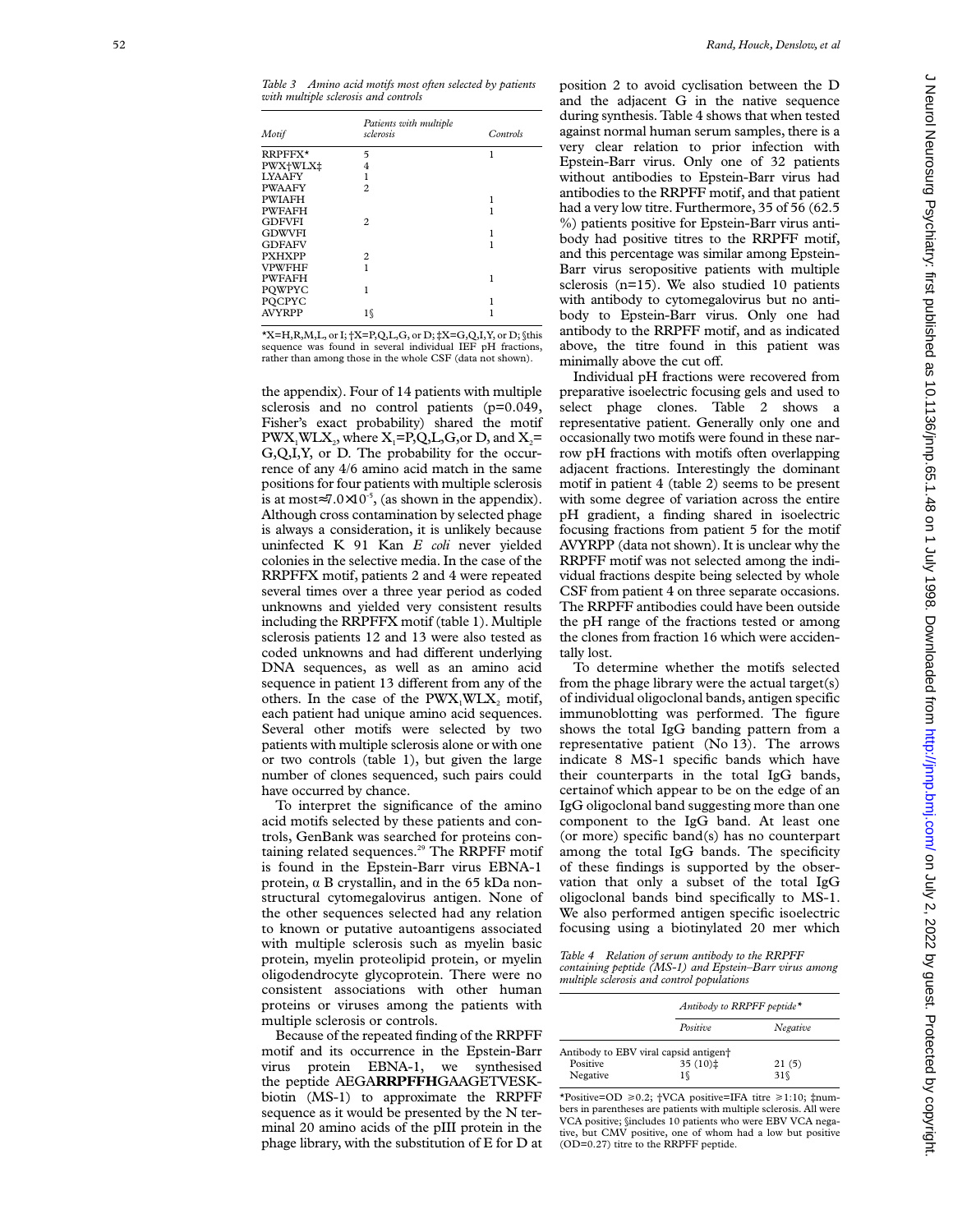

*Antigen specific immunoblot with MS-1 compared with total IgG oligoclonal band pattern for multiple sclerosis patient 13. Original gels were scanned with a Nikon Scantouch and digitally aligned with Adobe Photoshop 4.0 and Adobe Pagemaker 6.0 software using a power computing 8500/9100 Power MAC. Arrows show MS-1 antigen specific bands that seem to line up with their counterparts in the total IgG oligoclonal band pattern. Some of the MS-1 antigen specific bands seem to align best with the edge of one of the IgG bands, suggesting that the MS-1 specific band is a component of the total IgG band. The MS-1 specific band marked with a bullet (*+*) does not align with any of the total IgG bands. Lane 1=pI markers; lane 2=total IgG specific immunoblot; lane 3=MS-1 specific bands CSF.*

differs from MS-1 only in positions  $5-10$ (AEGA**IDKPHF**GAAGAETVESK-biotin) derived from a motif (shown in bold) selected by a human myeloma protein. No binding of any kind was found by antigen specific immunoblotting with this peptide.

#### **Discussion**

This study shows that phage display libraries can potentially be used to identify the molecular targets of some of the oligoclonal bands in patients with multiple sclerosis. We found that five of 14 patients with multiple sclerosis selected the RRPFF motif from the phage library. When tested with the synthetic peptide, only those with prior Epstein-Barr virus infection had antibodies to this epitope. Serological surveys $^{\!30\text{--}32}$  have shown that essentially 100% of patients with multiple sclerosis are Epstein-Barr virus seropositive compared with only 89% of age and sex matched controls. This difference was highly significant because of the large number of patients studied (≈500). Furthermore, Bray et al<sup>33</sup> showed that CSF from 85% of patients with multiple sclerosis contained antibodies that reacted specifically with EBNA-1 in western immunoblots compared with only 13% of Epstein-Barr virus seropositive control patients with other neurological diseases.

Although we remain uncertain as to why some patients with multiple sclerosis selected the RRPFF motif whereas others did not, a possible explanation could be the extremely low probability of selecting any identical sequences out of a library of over  $10^7$  different hexamers. Secondly, the serum ELISA data (table 4) suggest that not all people with or without multiple sclerosis are capable of making antibody to RRPFF, even if they have been previously infected by Epstein-Barr virus. Cheng  $et \, d^{34}$  reported data consistent with this finding using consecutive 20 mer peptides spanning the entire EBNA-1 molecule. Only 28% of normal subjects had IgG antibodies reactive with the 20 mer which contained the RRPFF motif.<sup>34</sup>

Another important reason for the diversity of sequence motifs is related to the behaviour of the phage display library itself: according to Smith, who developed these methods and shared them and the phage with us for this work, if a monoclonal antibody is known to recognise a linear epitope, in his experience it "always selects a motif from the 6 mer library which closely resembles the eliciting epitope' (G Smith, personal communication, 1994). If the monoclonal antibody is known to recognise a conformational epitope, the chances are about 50% that a consistent motif (a mimotope) will be selected. Mimotopes are sequences which bear no amino acid sequence resemblance to the epitope to which an antibody is directed, but which by "chance" have a configuration which fits the antibody binding site. As most antibodies are directed at conformational epitopes, most patient oligoclonal bands would be expected to select mimotopes, which would produce the observed consistency within a given patient, but very little consistency between patients.

The nature of the oligoclonal bands themselves adds further complexity. Walsh et al<sup>35</sup> studied multiple sclerosis CSF by two dimensional gel electrophoresis. He found that fractions of 0.1–0.3 pH units in the isoelectric focusing gradient which seemed to contain a single oligoclonal band on isoelectric focusing, could be resolved into several separate L chain spots. On this basis, he concluded that such pH fractions generally contain one to three dominant monoclonal antibodies, or 50–70 total/ patient with multiple sclerosis. Roström<sup>36</sup> and Vartdal  $et$   $al<sup>12</sup>$  also noted that in some patients more than one viral antibody was occasionally associated with the same oligoclonal band. The implication of these studies is that each of the oligoclonal bands contains multiple monoclonal antibodies within what may seem to be a single oligoclonal band by isoelectric focusing. Our studies of preparative isoelectric focusing are consistent with this view in that several pH fractions of 0.1–0.2 pH units selected more than a single motif.

Occasional MS-1 specific bands could not be aligned with a band in the total IgG oligoclonal band pattern. The finding that CSF contains oligoclonal bands below the limit of detection by conventional IgG staining has been demonstrated in the past by antigen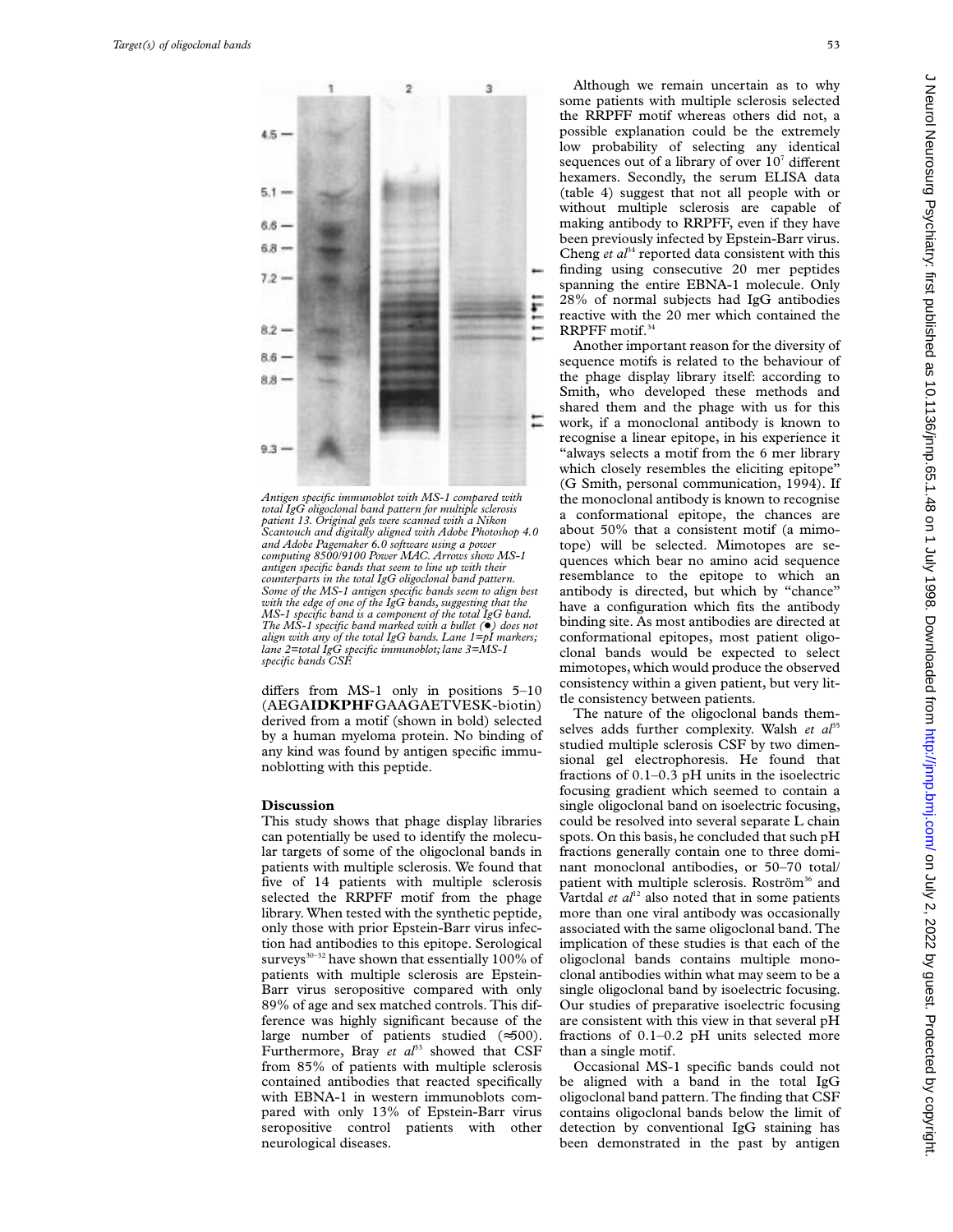specific immunoblotting.<sup>11-14</sup> Franciotta et al<sup>37</sup> have shown that even in HIV infected patients with documented CNS infections due to toxoplasmosis and cytomegalovirus, oligoclonal bands specific for these agents are demonstrable by antigen specific immunoblotting in CSFs lacking oligoclonal bands by IgG staining. Thus the fact that motifs were selected by our controls and one patient with multiple sclerosis without classic oligoclonal bands is probably best explained by the relative lack of sensitivity of total IgG staining compared with antigen specific immunoblotting and by the sensitivity of the selective methodology using the phage library.

Recently, van Noort et al<sup>38</sup> identified a small heat shock protein, aB crystallin, as the component of an extract of myelin from patients with multiple sclerosis, which most strongly and consistently elicited lymphocyte proliferation by lymphocytes from patients with multiple sclerosis compared with myelin from control brain tissue. Interestingly, the linear sequence RRPFF is found in  $\alpha$  B crystallin. Van Noort *et al*<sup>39</sup> has subsequently proposed that stress or other triggers cause the production of  $\alpha$  B crystallin within oligodendroglia and that the  $\alpha$  B crystallin becomes incorporated into myelin breaking the normal immunological tolerance to myelin. It is also conceivable that for some subjects infection with Epstein-Barr virus leads to immune recognition of the RRPFF which breaks the normal immunological tolerance to  $\alpha$  B crystallin. Such a hypothesis could account for the strong epidemiological association of prior Epstein-Barr virus infection in patients with multiple sclerosis.40 41

Cortese *et al*<sup>42</sup> have carried out a similar study of CSF from patients with multiple sclerosis using the phage display library approach. They used two different 9 mer libraries expressed on the pVIII protein, one of which was constrained by flanking cysteine disulphide bonds. They screened a large number of epitopes selected by CSF from two patients with multiple sclerosis by serological means to find those recognised by most patients with multiple sclerosis. Three different candidate amino acid motifs were ultimately tested and whereas they were recognised with equal frequency by serum from both multiple sclerosis and control patients (≈50%, 5%, and 25% respectively for the three motifs studied), only four of 55 patients with multiple sclerosis had CSF which reacted with one of these three motifs. None of the three motifs show sequence homology to any of those selected in our study. They did not test their motifs by antigen specific immunoblotting to determine whether they corresponded to specific oligoclonal bands. The differences between their findings and ours most probably arise from the use of a different phage library, which could influence the statistical likelihood of selecting related sequences. In other words the probability of selecting a mimotype could be very different between the two libraries, which could vastly decrease the chances of finding common motifs.

Dybwad et al<sup>43</sup> used three different phage libraries to study CSF from one patient with multiple sclerosis and found amino acid motifs with significant linear homology to human collagen, a 68 kDa neurofilament protein, and several herpesviruses. One of the motifs they found with a hexamer library, PRnpFF, where  $n$  = neutral non-polar residues and  $p = G$  or P, is strikingly similar to our MS-1 motif.

In conclusion, the phage display technique can be used to obtain amino acid sequence motifs which can be further tested for relevance to multiple sclerosis. Our initial data identified an epitope shared by Epstein-Barr virus and  $\alpha$ B crystallin, both of which are postulated to play a part in the pathogenesis of multiple sclerosis, suggesting that this approach can yield biologically meaningful information.

We are extremely grateful to Dr George Smith, University of Missouri, Columbia, MO, USA for generously providing the phage library, a detailed manual for its use, and his many helpful discussions during the course of this work. We also gratefully acknowledge the support of the Protein Synthesis Core Laboratory of the Interdisciplinary Center for Biotechnology Research, University of Florida Gainesville Fl, USA and the staff of the Shands Hospital Clinical Chemistry and Diagnostic Virology Laboratories. We also express a special thanks to those patients who willingly underwent lumbar puncture for their generous contribution. This work ws supported by grants from the National Multiple Sclerosis Society, the Diagnostic Referral Laboratory of the Department of Pathology and Laboratory Medicine, University of Florida, Gainesville, Fl, and by the Gainesville Veteran's A Vairs Medical Center, Gainesville, Florida, USA.

## **Appendix: Calculation of random probability for amino acid sequence matching**

## **(1) Calculation of the probability of a 5/6 match between any two selected sequences, and then for N = 5 patients**

As there are 20 amino acids and six different positions in the phage library, the probability of a given amino acid in any position is  $(1/20)^n$ , where  $n =$  the number of positions to be filled, in this case five The probability for a given amino acid sequence in 5/6 positions is (1/20) 5 ×the number of permutations that will also result in a 5/6 match, which is given by the formula: N!/(N- K)!(K!), where N=6, the total number of positions, and K=5, the number of positions to be specified. Multiplied out,  $(1/20^5)(6!/(6-5)!(5!) = 6/20^5$ , which is  $1.875\times10^{-6}$ . To calculate the probability that this sequence will have a 5/6 match with at least one other sequence among the remaining 13 patients with multiple sclerosis studied, we multiply this probability by the number of sequences identified in the "first" patient and then by the total number of remaining sequences identified in the remaining 13 patients. e<br>Because different patients had different numbers of clones sequenced, the order in which the matches occur affects the probability. Therefore, we calculated the probability based on assuming the sequence we wish to match was found in the patient with the maximum number of chances to find it, namely 20, as that was the maximum number of clones/patient sequenced. This yields  $1.875 \times 10^{-6}$ (20), which is then multiplied by the number of remaining sequenced clones from the other 13 patients which could have matched one of the first 20 in the first patient. This gives  $1.875 \times 10^{-6}$  (20)(169), as there were a total of 169 clones sequenced and 20 were from the first patient. Multiplied out,